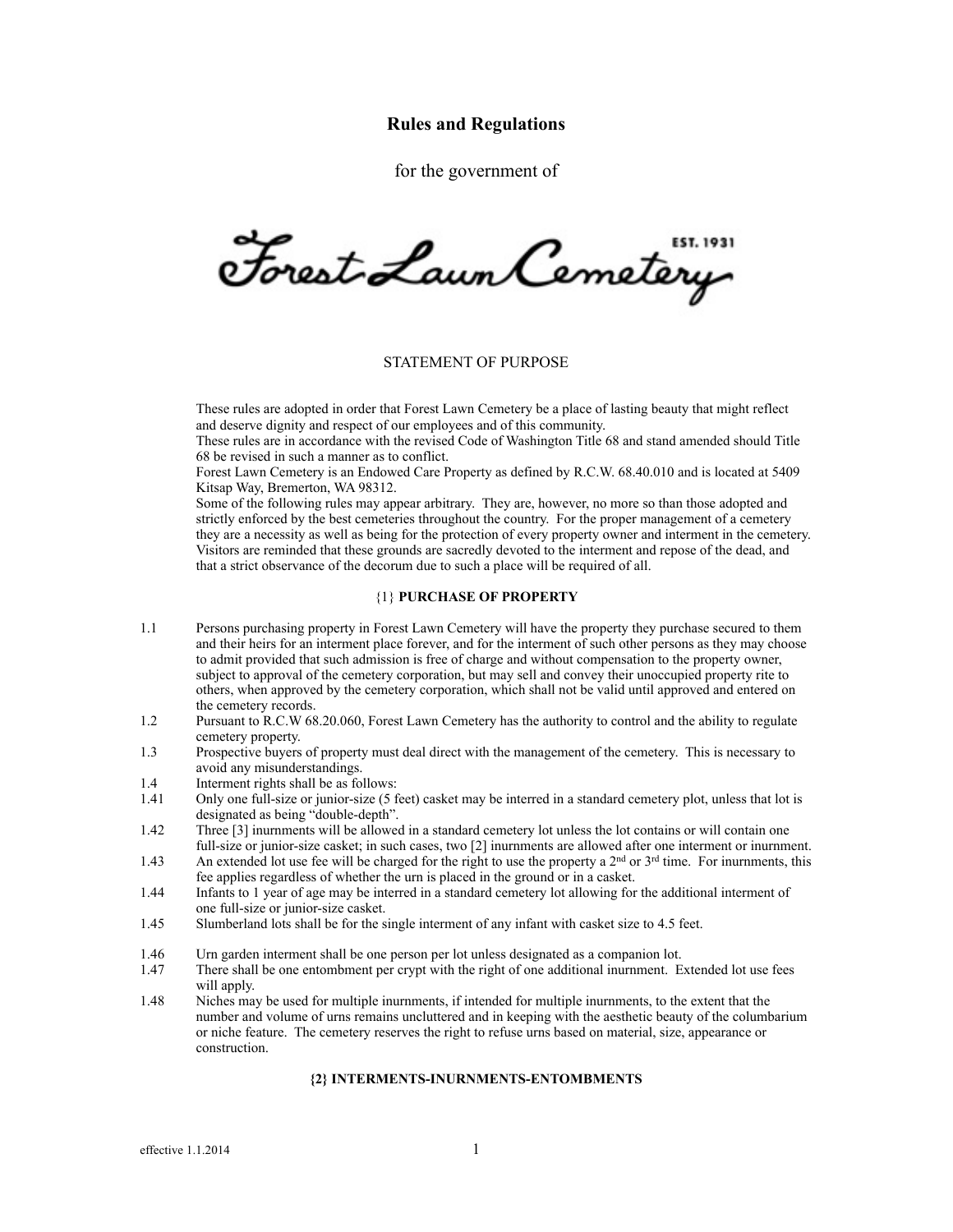- 2.1 Forest Lawn shall be given 2 business days notice prior to any service to be conducted at Forest Lawn Cemetery.
- 2.2 No interment, inurnment or entombment shall be allowed without prior written authority of the property owner or his/her representative.
- 2.3 All interments shall be made by the employees of Forest Lawn. All cemetery work at Forest Lawn shall be by the employees of Forest Lawn. Forest Lawn Cemetery shall furnish all paraphernalia required in connection with interments or cemetery matters.
- 2.4 The casket for every earth interment shall be placed in an acceptable outer burial container, the actual installation of which shall be made by employees of Forest Lawn Cemetery.<br>2.41 All remains for mausoleum entombment must be embalmed.
- All remains for mausoleum entombment must be embalmed.
- 2.5 Cremated remains which are to be placed in the ground shall be enclosed by an acceptable burial container, the installation which shall be made by employees at Forest Lawn Cemetery.<br>2.6 Services may be scheduled Monday through Saturday and holiday's with the
- Services may be scheduled Monday through Saturday and holiday's with the exception of Christmas, New Year's Day and Memorial Day Weekend. Overtime charges will be accessed for Saturday and holiday services.<br>2.7 Services
- 
- 2.7 Services will not be scheduled prior to 9:00 AM nor later than 3:30PM<br>2.8 Interment, inurnment, or entombment at Forest Lawn Cemetery shall of 2.8 Interment, inurnment, or entombment at Forest Lawn Cemetery shall only be of the human dead.<br>2.9 Forest Lawn Cemetery reserves and shall have the right to correct, without notice, any error that i
- Forest Lawn Cemetery reserves and shall have the right to correct, without notice, any error that may be made by Forest Lawn in making interments, inurnments, or entombments.

### **{3} CREMATION**

3.1 Unclaimed cremated remains may be disposed in a manner according to law, at the discretion of Forest Lawn Cemetery as it chooses with no responsibility for the recovery of such disposed-of cremated remains.

### **{4} MEMORIALIZATION**

- 4.1 Up to three [3] standard memorials will be permitted per standard size lot; however, double memorialization for one individual on a single space shall not be permitted.
- 4.2 Two [2] inscriptions will be allowed, if needed, per crypt front and this layout would be limited to last name, first names & middle initials and year dates only, but no emblem because of space limitations. A single crypt front may include name, abbreviated dates, and one [1] line of epitaph. This may also include one [1] emblem placed between the dates, but year dates would only be used.<br>4.21 Memorials will only be of the lawn type, and shall not be raised above t
- Memorials will only be of the lawn type, and shall not be raised above the surface of the ground, with all inscriptions being on top. Exceptions to this will pertain to predetermined and pre-approved areas for benches, upright monuments, private family estates and any other accepted forms of memorialization approved by Forest Lawn Cemetery
- 4.22 Memorial markers will only be of the granite or bronze type.
- 4.23 Endowment care paid on markers is for replacement or repair and not for general cleaning or upkeep as this is the responsibility of the lot owner. If markers are purchased from an outside company, endowment care is not charged, so replacement or repair would be the responsibility of the purchaser.
- 4.24 Rights over markers placed in Forest Lawn Cemetery shall be governed by R.C.W. Chapter 68.32
- Memorialization for a single interment plot shall be  $24x12$  with a  $32x20x4$  cement or granite collar, or 32x20x4 granite with no collar. Concrete collars shall not be permitted in Love Section from the 20th block east. Memorials in Slumberland shall be 24x12x4 with no collar, 16x8x4 with 24x16 collar. One marker per space shall be permitted in Slumberland.
- 4.4 Memorialization for two adjoining plots [companion] shall be 36x12 with a 44x20x4 cement or granite collar, or 44x20x4 granite with no collar. Concrete collars shall not be permitted in Love section from the 20th block east..
- 4.5 Vases that are part of the memorial tablet must be low profile and the submergible type. No more than three [3] of these are allowed per standard grave.
- 4.6 Forest Lawn Cemetery shall supervise the installation of each memorial and shall inspect the memorial prior to installation.
- 4.7 The scheduling of the supervision of memorial installation shall take into account weather and ground conditions, Forest Lawn Burial services, and the availability of personnel.
- 4.8 Forest Lawn Cemetery requires that third-party installers (those other than employees of Forest Lawn) supply evidence that the third-party installer and its employees carry adequate workmen's compensation insurance and that the third-party installer carries adequate public liability insurance in which Forest Lawn is a named insured.<br>4.9 Forest L
- Forest Lawn requires that third-party installers post a bond to insure compliance with Forest Lawn's rules and regulations.
- 4.91 Forest Lawn will make a charge for labor and resource costs in connection with third-party installation of memorials.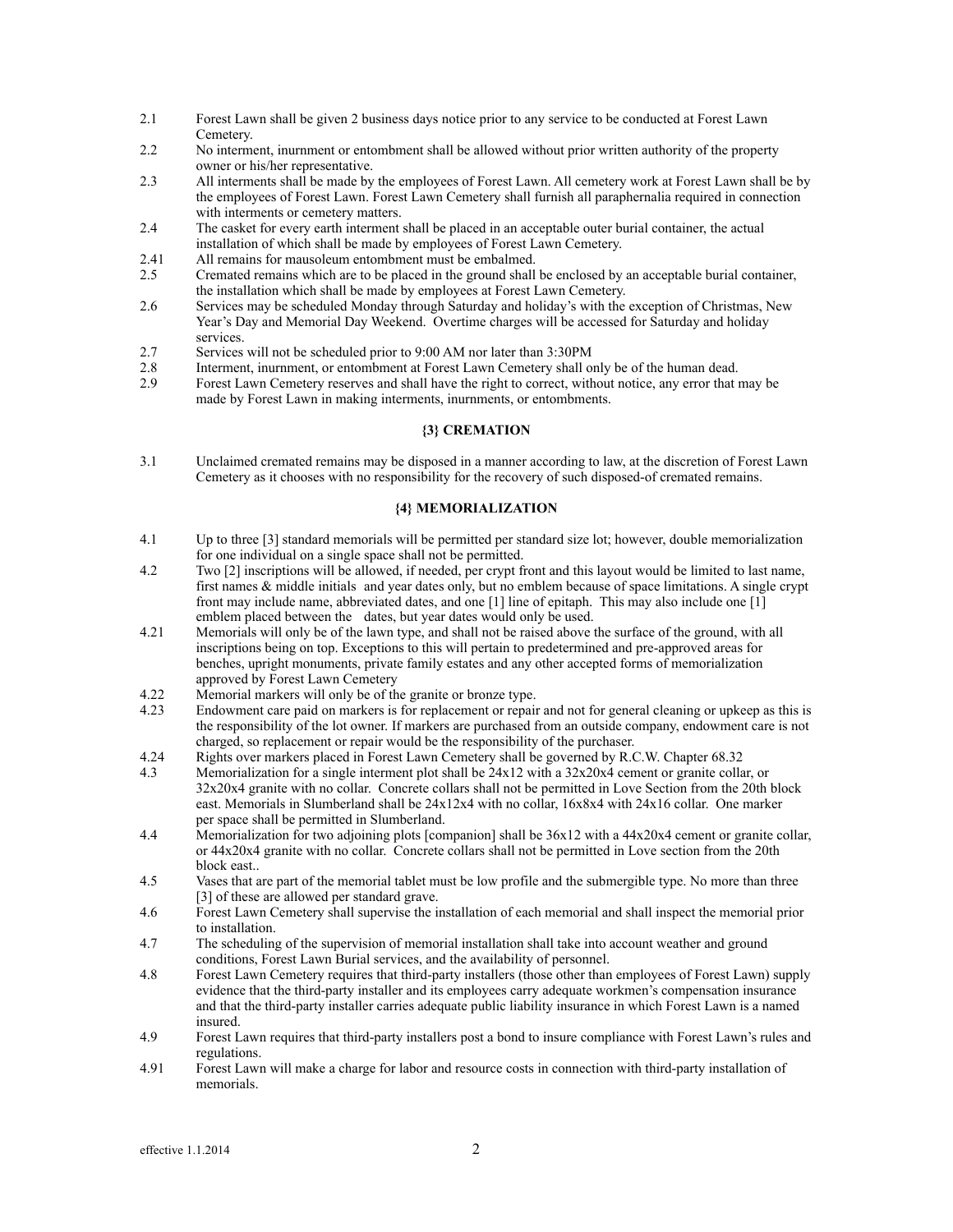- 4.92 Forest Lawn requires that a third-party installer expeditiously correct any deviations from all memorial specifications. If after notice that a deviation is not correct, Forest Lawn may make such correction at third party installer's expense.<br>4.93 It is necessary to secure t
- It is necessary to secure the permission of Forest Lawn Cemetery for any memorial to be placed on any cemetery property.
- 4.94 Forest Lawn Cemetery reserves the right to reject the installation of any memorial for failure to comply with the above or for not meeting with the general aesthetic values of the appearance in the memorialization at Forest Lawn Cemetery.
- 4.95 Should any cemetery and/or funeral home charges be financed, no marker purchase will be allowed until the financial contract has been paid.
- 4.96 Should any cemetery and/or funeral home charges be financed and a marker is ordered via a third party, said marker will not be allowed to be placed until all charges have been paid.

# **{5} DECORATION OF LOTS**

- 5.1 Forest Lawn Cemetery shall have the authority to remove all floral designs, flowers, weeds, trees, shrubs, plants, or herbage of any kind from Forest Lawn as soon as, in the judgment of the management, they become unsightly, dangerous, detrimental or diseased, or when they do not conform to the standards maintained.<br>5.2 Forest Lawn shall not be liable for floral pieces, baskets, or frames in which, or to which, such floral piec
- 5.2 Forest Lawn shall not be liable for floral pieces, baskets, or frames in which, or to which, such floral pieces are attached. Forest Lawn shall not be liable for lost, misplaced, or broken flower vases. Forest Lawn shall not be responsible for plants, herbage, or plantings of any kind damaged by the elements, thieves, vandals, or by other causes beyond its control.
- 5.3 Artificial flowers on graves will be permitted only between November 1st and March 1st. Forest Lawn Cemetery cannot accept any responsibility for the care or recovery of any flowers artificial or natural.
- 5.4 With the exception of Slumberland Section, the placing of boxes, shells, toys, metal designs, ornaments, chairs, settees, and similar articles other than floral arrangements shall not be permitted, and if so placed, will be removed by Forest Lawn.<br>5.5 No hedges, fences, or enclose
- No hedges, fences, or enclosures of any kind will be permitted on or around any property.
- 5.6 The cemetery staff will set all trees and shrubs, and no tree and shrub growing within any lot shall be cut down or destroyed except on order of management. No tree, shrub, or any other living plant may be planted without the approval of the cemetery management.
- 5.7 Forest Lawn Cemetery reserves the right to regulate the method of decorating plots so that a uniform beauty may be maintained.

## **{6} SAFETY AND SECURITY**

- 6.1 Access to Forest Lawn Cemetery shall be from 8:00 AM to dusk only, all days of the week. Office hours are from 9:00 AM to 5:00 PM Monday through Friday, other than generally recognized holidays.
- 6.2 The speed limit shall be no more than fifteen [15] miles per hour.
- 6.3 Pets shall be accompanied by their owners and shall be kept on a leash or otherwise under control of owner at all times when visiting Forest Lawn. Horses are not allowed in Forest Lawn Cemetery.
- 6.4 Motorbikes may be used for visiting purposes only. Those using bicycles shall obey the "rules of the road" and yield to all foot traffic. The use of skateboards, roller blades, roller skates, sleds, or other coasting type items is not allowed at any time in Forest Lawn Cemetery.
- 6.5 No one shall operate any vehicle or other form of transportation on any place except Forest Lawn roadways.<br>6.6 Forest Lawn's shop area, crematorium, well house, ponds, and other "private" areas are closed to public
- Forest Lawn's shop area, crematorium, well house, ponds, and other "private" areas are closed to public access, and may only be entered with express permission of, and while accompanied by, Forest Lawn management.
- 6.7 No carrying of or discharge of weapons or firearms is allowed within the grounds of Forest Lawn, except during the course of rendering military honors for the deceased, or by duly constituted law enforcement authorities.
- 6.8 All funeral processions within the bounds of Forest Lawn shall have the right of way, and will be subject to the direction of the cemetery management.
- 6.9 Forest Lawn staff are invested with full police powers to arrest and expel from the grounds of Forest Lawn any person disturbing the sanctity by noise, boisterous or improper conduct, or who shall violate any of the foregoing rules of the Corporation. Forest Lawn Cemetery reserves the right to refuse entrance to anyone who is not a property owner or relative of a person interred at Forest Lawn. All improper persons and those known to have wantonly violated any of the rules and regulations of Forest Lawn Cemetery will not be permitted to enter the grounds thereafter.<br>6.91 Forest Lawn Cemetery will is not respon-
- Forest Lawn Cemetery will is not responsible for lost or stolen items placed on any burial space, inurnment space or niche whether glass front or granite front.
- 6.92 All columbaria that are indoors are equipped with a key code lock that allows for 24 hour access to these areas. When a niche is purchased, a code is given to the Next of Kin. It shall be the responsibility of the